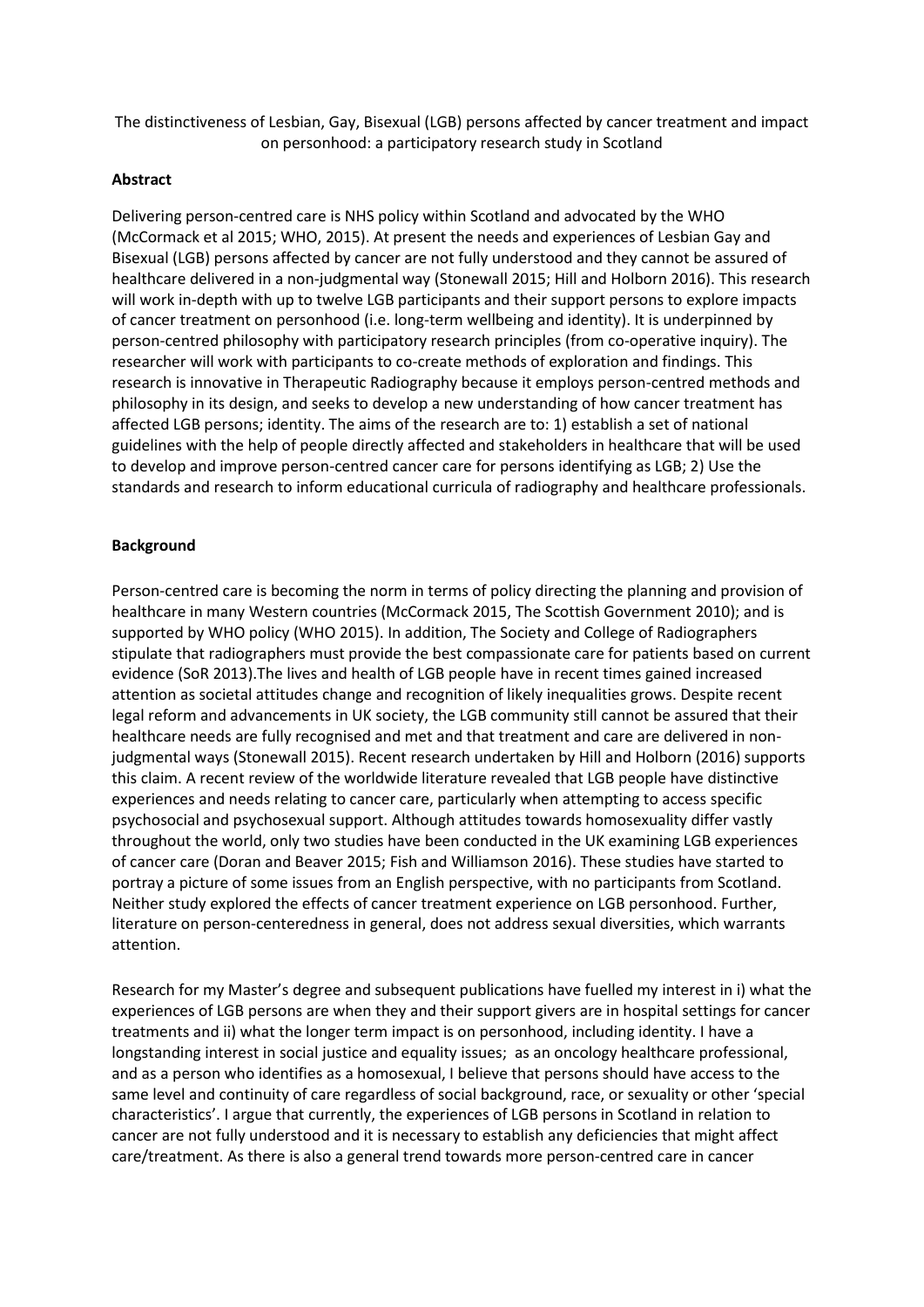services, I argue that person's sexual orientation should be considered as core to personhood and be given consideration when reviewing the services and support that they use.

**Research question:** How is LGB personhood impacted by the experience of cancer treatment?

## **Aims**

- 1. Explore with LGB persons with cancer, their experiences throughout the cancer care pathway.
- 2. Work with LGB people, their support persons and key stakeholders to develop guidelines for best practice for cancer services and LGB people
- 3. Influence education of radiography professionals through developing an evidence-based curriculum
- 4. Contribute theoretically to knowledge of personhood/person-centredness.

#### **Objectives**

- 1. Find out with LGB people, any distinct aspects of their treatment and care.
- 2. Contribute to the evidence base of cancer treatment and care for persons identifying as LGB.
- 3. Develop a best practice guideline for hospital-based oncology services and LGB people.
- 4. Embed the research findings within professional education
- 5. Make a theoretical contribution to person-centred practice research, specifically personhood in the context of LGB persons

#### **Plan of investigation:**

The study will follow the stages of a participatory inquiry underpinned by values derived from person-centred research and critical social theory. The aim of the research is to explore with participants the effects of cancer treatment on personhood and therefore focus on possible or actual points of transformation as a result of healthcare experiences. My theoretical framework is illustrated in Figure 1, and is adapted from the cooperative inquiry paradigm devised by Heron and reflective processes developed by Mezirow (Mezirow 1991, Heron and Reason 1997). The framework proposes that cooperative inquiry can offer participants an opportunity to 'process' and

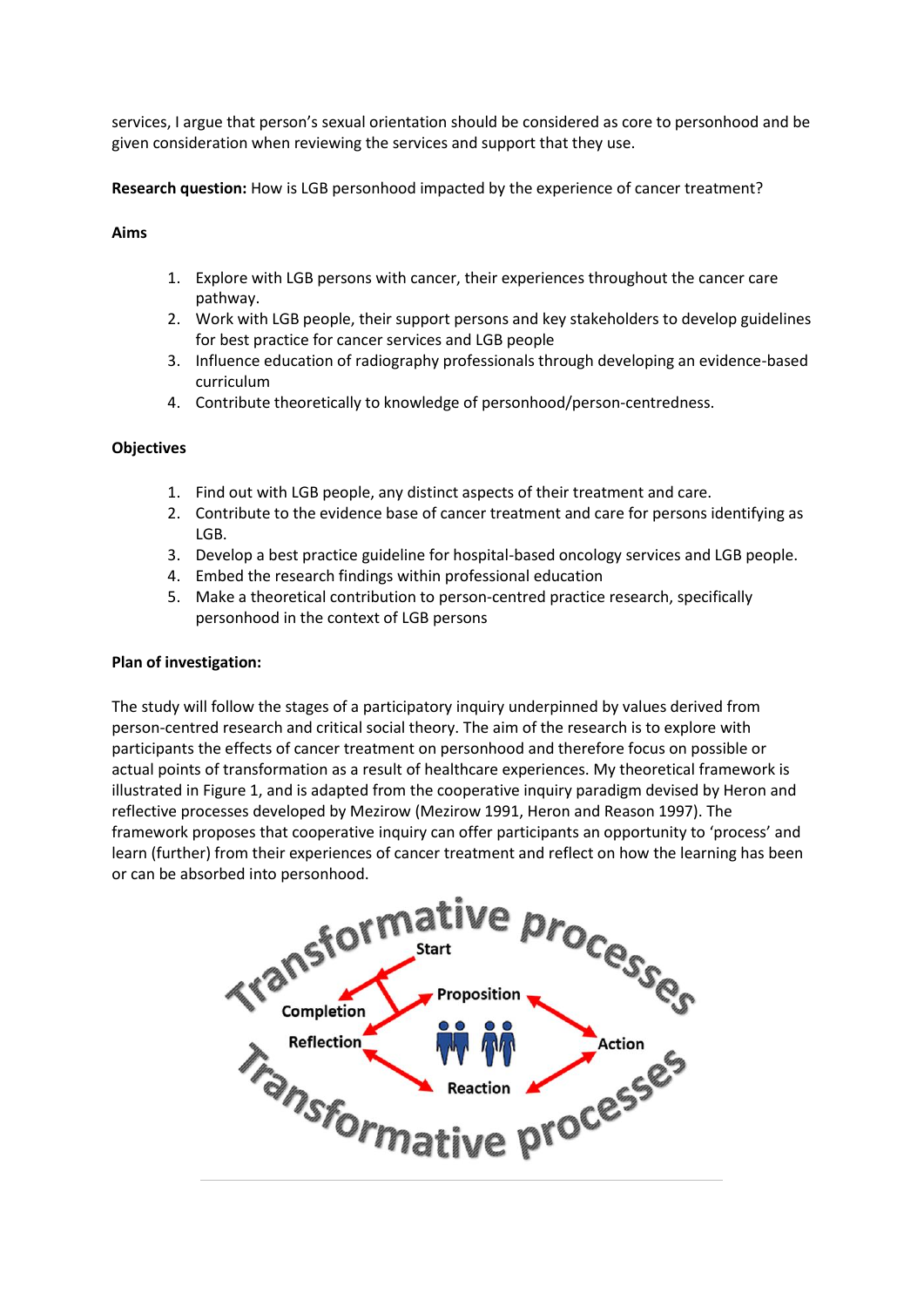## Figure 1. Theoretical framework to the research.

The research participants in this study are LGB persons who have undergone primary treatment for cancer and their key support person (if available) and will need to meet the following criteria:

Inclusion Criteria

- People who self-identify as LGB and are aged 18 or over
- LGB people who live in Scotland and have received treatment for cancer, including radiotherapy, in the past 5 years
- People who are able to sufficiently speak and understand English
- People who can participate in the sessions

## Exclusion Criteria

- People under the age of 18
- People that identify as heterosexual
- People who cannot speak and understand English sufficiently
- People who are currently undergoing or about to undergo invasive treatments such as surgery, radiotherapy, brachytherapy and chemotherapy or have undergone treatment during the past three months.

Participants should be in the follow-up stages of the cancer treatment pathway (see figure 2). In addition key support persons will be appropriate for inclusion if they are also able to independently consent to the study, able to sufficiently speak and understand English, and are over the age of 18. Support persons are included because they can have a view on the impacts of cancer treatment. However, I am not specifically seeking to explore their personhood.

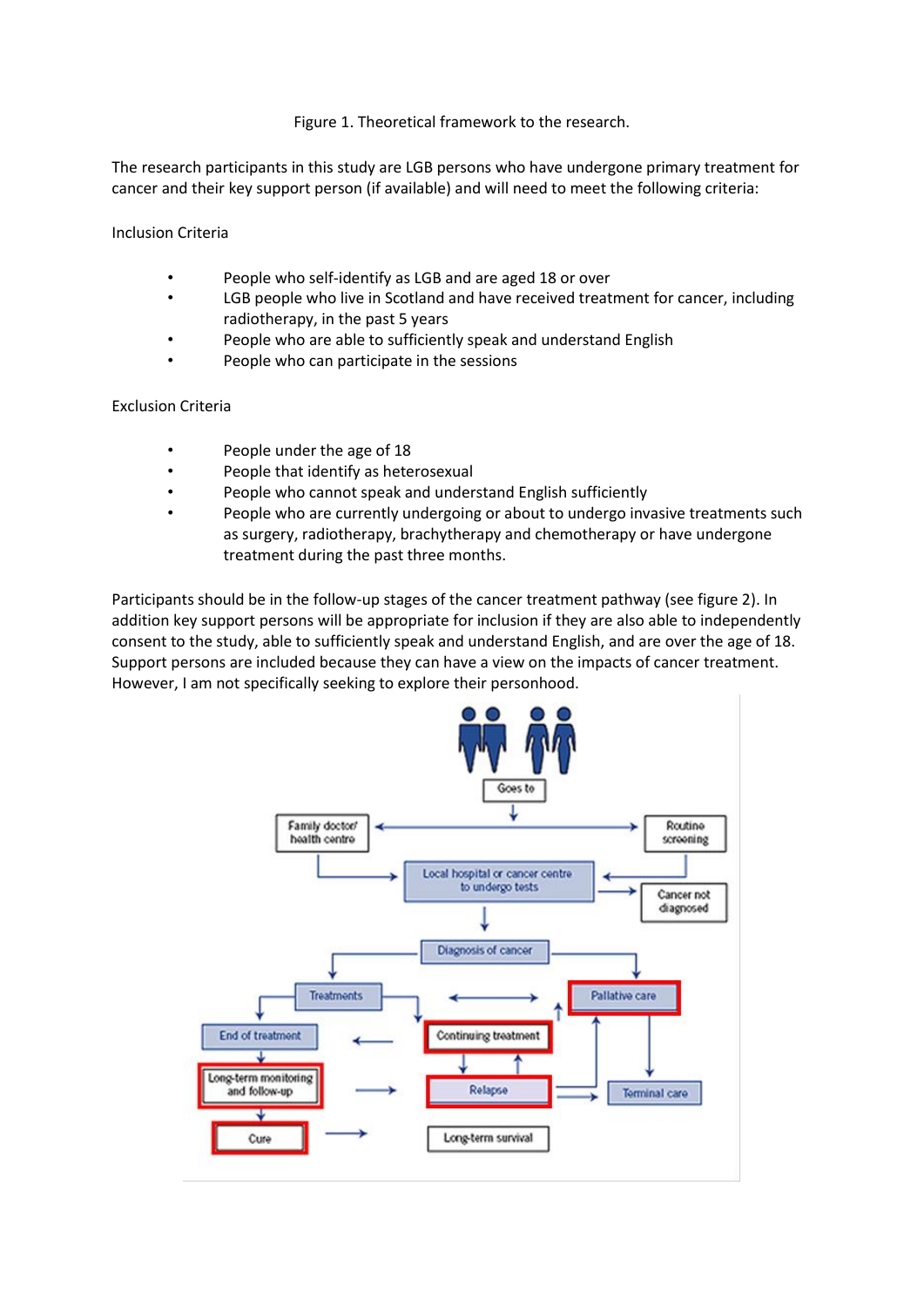Figure 2. Participants for the research will be recruited from the areas on the pathway highlighted in red. Adapted from Baker and Scwartz (2005).

Participants will be recruited via my local and national networks. Targeted recruitment using purposeful and snowball sampling will be focused on voluntary sector organisations working in the LGB communities and LGB cancer support groups in Scotland. Publicity materials will be designed and distributed to LGB groups, support agencies, individuals, twitter feeds, and Scottish LGB venues to ensure maximum possibilities for recruitment into the study. A contact number and email address will be established at QMU for potential participants to contact and obtain further details of the study.

Participants will be provided with full information to enable them to take part; confidentiality, privacy and informed consent will be assured. Potential participants will be provided with an information sheet prior to arranging a face-to-face meeting and given at least 48 hours to decide if they want to participate. They will be given the name and contact details of an independent staff member within QMU to be able to discuss the study.

Face-to-face inquiry sessions with the participant and their key support person, if available, will take place in an agreed venue. Prior to each session, participants will be sent information setting out how the sessions are constructed and the sorts of activities that I hope to engage them in. The first meeting will focus on personhood and identity with participants asked to construct their personhood mapping. This will be achieved using a creative method that is acceptable to the participant e.g. using existing objects and artefacts, photograph of personal significance, using creative expression such as painting, music, craft, etc. The materials will then be used as a trigger and basis for conversation exploring its meaning in relation to self as a person who identifies as LGB. The conversation will be transformed during the interaction into an identity map that the participants feel reflects important aspects of personhood.

The second meeting will use a process of critical reflection to focus on how experiences of cancer treatment have impacted on participants' personhood. In the sessions I will draw on the 10 steps of Mezirow's (1997) transformative learning model to assist us. Questions will focus on the personhood map, using this to trigger critical reflections on how different aspects of their being have been impacted on, positively or negatively, through experiences of cancer care. Participants will use the 'creative map' to help structure and theme their thoughts about any impacts on personhood. A third session can be organised if required.

The sessions require one-to-one negotiation with participants about how best to record them. This could make use of digital recording, video, photography, use of creative products and flow charts, or a combination. Participants will be offered an opportunity to take part in the thematic analysis of their inquiry session. Again, I will draw on the 10 steps of Mezirows (1997) transformative learning model to assist us in theming and to gain a new perspective on the participants' experience. The next step will be a participatory synthesis of the combined themes from different participants. It is anticipated that this will be done at a distance through the use of private social media or other webbased technology. Figure 3 demonstrates the likely trajectory of the research and participant's pathway.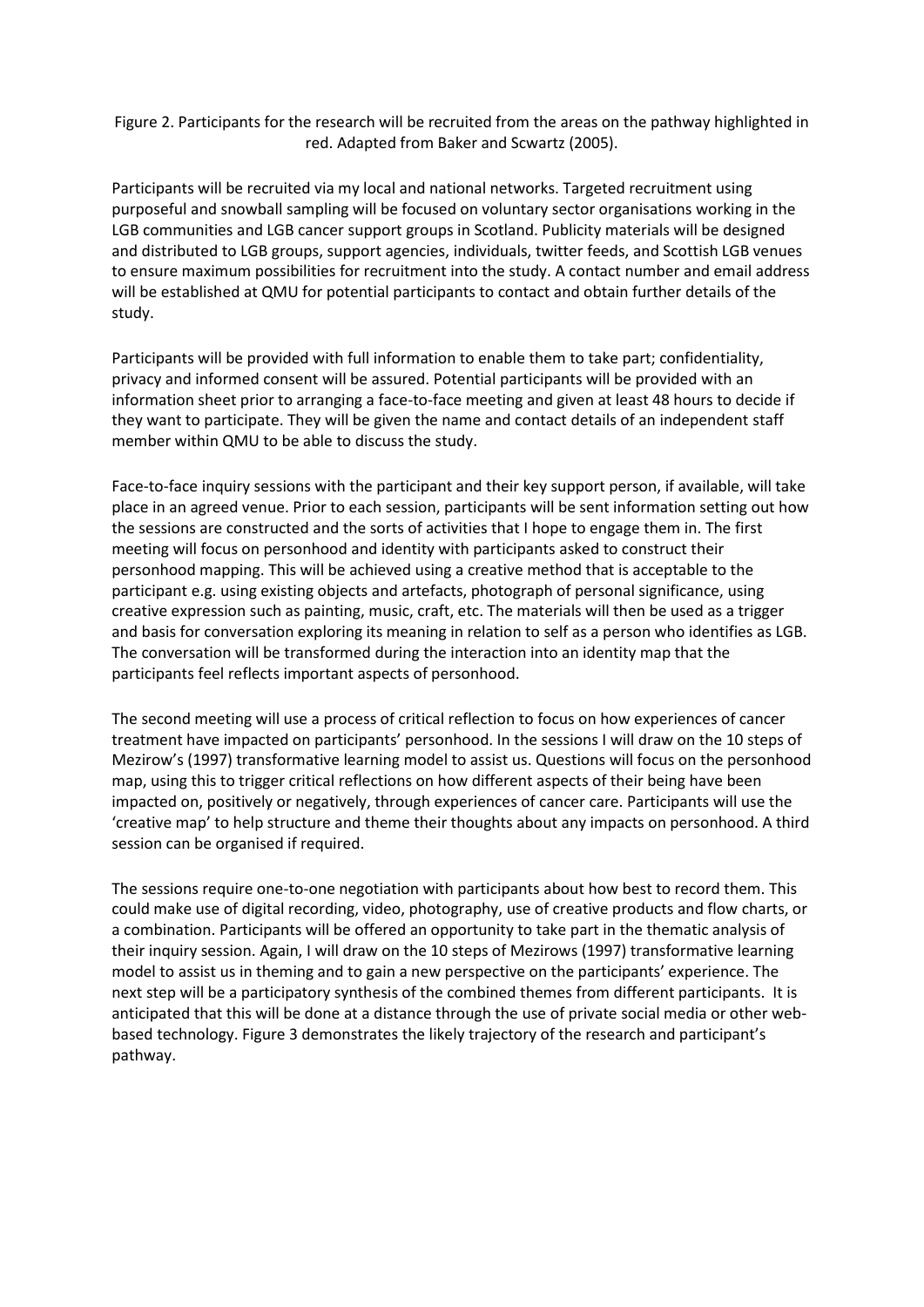

Figure 3. Likely stages of the research process.

Some participants will then be invited to share the draft findings in a stakeholder workshop to assist in the formulation of professional guidance. Stakeholders such as Macmillan, Maggie's cancer charity, local cancer centres, Stonewall, and The Society and College of Radiographers will be invited to take part in a half day event that will focus on ratifying and agreeing the final set of guidance. Research participants will be able to attend if they wish. Funding for the stakeholder aspect of the research is not included in this proposal and will be sought from elsewhere.

A consensus agreement from within the group will be established at the start of the inquiry session on how to record the session and group rules. It is anticipated that the draft guidance will be a key output from this workshop.

It is key that throughout the research process that I as the initiator of the research and the other participants continue to be committed to the methodological principles of engaging in partnership and collaborative working. This will be achieved by continually reflecting on each stage of the inquiry process to ensure that all participants are at ease with the research and providing opportunities to seek shared understandings and new knowledge generation that is key to the research process. I will use reflection techniques and my research supervision to facilitate this. At all times, participants will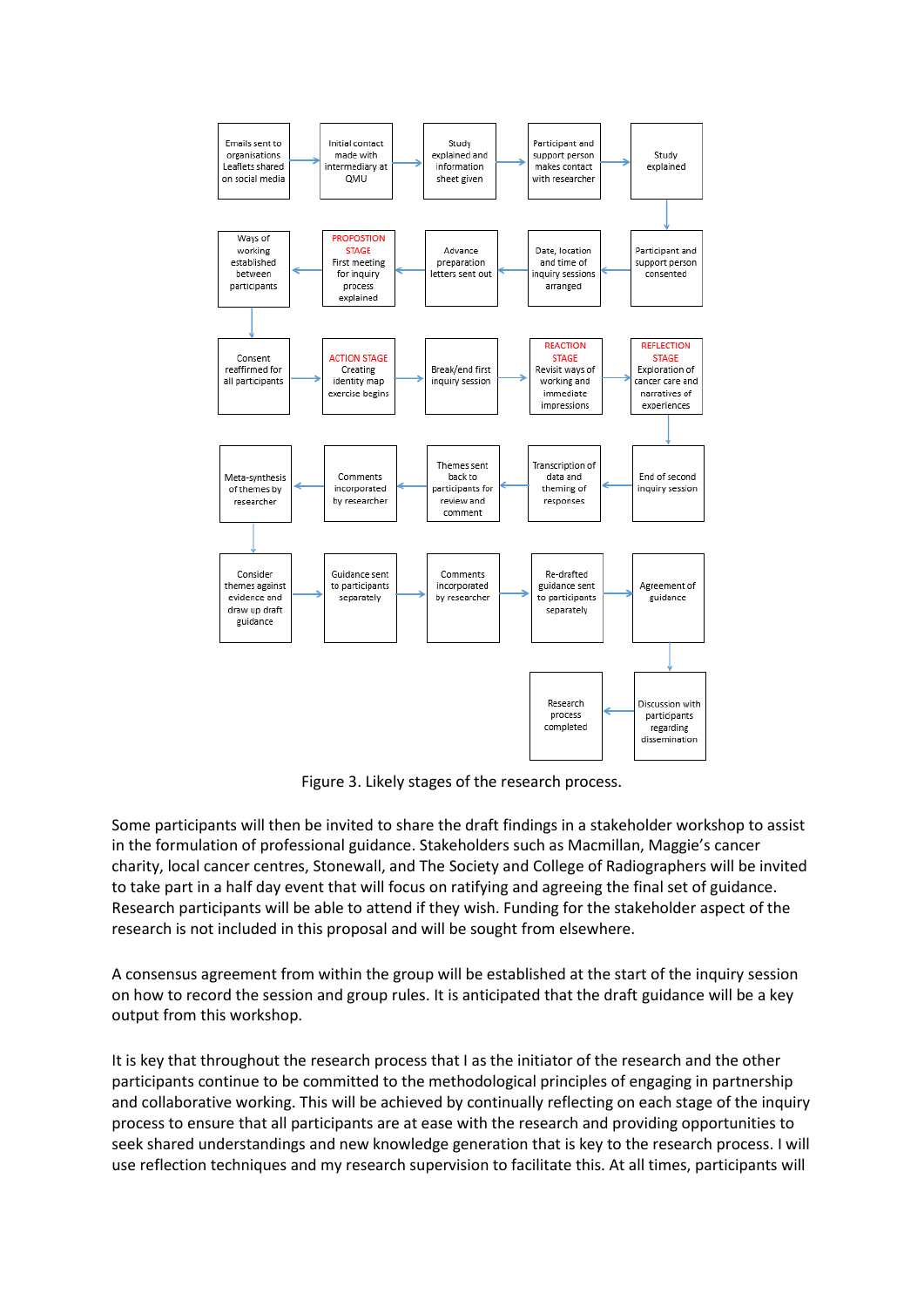understand that they can withdraw from the research should they wish. It is my goal that participants have the opportunity to develop an enhanced understanding of their own transformational experience of cancer treatment by engaging in the research.

## **Integration of this project into the ongoing work of the group/department and into patient care:**

This research is being undertaken as part of a much larger multi-professional research and development programme in the Centre for Person-Centred Practice Research at QMU. (https://www.qmu.ac.uk/research-and-knowledge-exchange/research-centres-institutes-andgroups/centre-for-person-centred-practice-research/). A key aspect of the Centre is that we ensure our research impacts on the way healthcare services are delivered and in particular, on the lives of vulnerable persons and groups. This includes, amongst others, those affected by cancer and those who belong to the LGB community and as such this project aligns well within the Research Centre's goals. Within the Centre there is a focus on doing research that 'humanises healthcare' by keeping the person at the centre of care, as well as promoting new methodologies for person-centred research that influence international developments in this field. My research draws on this approach, influencing my choice to undertake a participatory research design, keeping my participants at the centre.

Ultimately, the Centre's research aims to enhance people's experiences of care, wellbeing and flourishing; making a difference to people's lives locally, nationally and internationally. This project fits very well into this agenda by ensuring that LGB people can have a direct influence on development of support offered by cancer services. This will have a direct impact on patient care by enhancing the experiences of LGB people when accessing cancer services, informing the teaching and learning of future radiographers, and transferring learning beyond Radiography in its impact on cancer support services more broadly.

# **Potential impact of the project**

This project will seek to inform professional practice and patient care within Radiography. Evidence will be collected to demonstrate breadth and nature of its impact. There is potential to inform national policy of the College of Radiographers when interacting with LGB people and provide valuable information to other key stakeholders and organisations.

Potential impacts of this project should be evidenced across Scotland through strategic involvement of key-stakeholders who are placed at the heart of policy-making and development of cancer services.

I aim to build on this research at post-doctoral level

#### **References**

BAKER, R. G. and SCHWARTZ, F., 2005. Innovation and access to cancer care services in Ontario. *Healthcare Quarterly* [online]. May, vol. 8, no. 3, [viewed 29 October 2016]. Available from: http://www.highperforminghealthcaresystems.com/content/1719

Cancer Research UK., 2008. *Policy Statement. Health inequalities in cancer and Lesbian, Gay, Bisexual, Transgender (LGBT) communities. 2008.*United Kingdom.

DEACON, S. A., 2000. Creativity within Qualitative Research on Families: New Ideas for Old Methods.*The Qualitative Report*, *4*(3), 1-11. Retrieved from http://nsuresearchs.nova.edu/tqr/vol4/iss3/3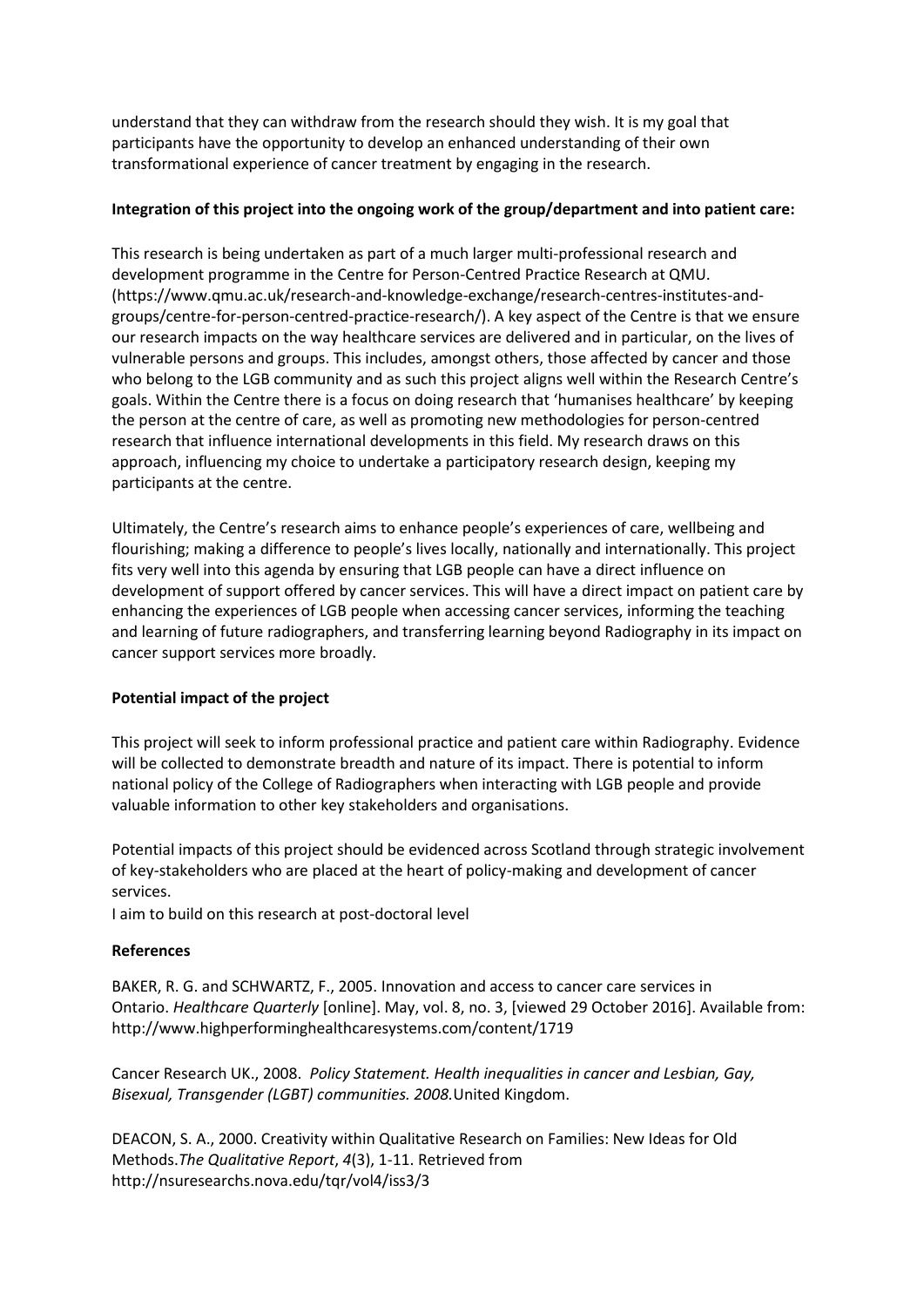DORAN, D, and BEAVER, K., 2015. *The Lived Experience of Gay Men with Prostate Cancer*. University of Central Lancashire. Preston. United Kingdom.

FISH, J, LOCKLEY, A., 2015. *Improving the Cancer Journey: Funded by Hope Against Cancer.* De Montfort University. Leicester. United Kingdom

FISH, J. and WILLIAMSON, I., 2016. Exploring lesbian, gay and bisexual patients' accounts of their experiences of cancer care in the UK. *European Journal of Cancer Care*. April.

HERON, J., and REASON, P. 1997. A Participatory Inquiry Paradigm. Qualitative Inquiry, 3(3), 274-294.

HILL, G. and HOLBORN, C., 2016. Sexual minority experiences of cancer care: A systematic review. *Journal of Cancer Policy* [online]. December, vol. 6, pp. 11–22 [viewed 14 October 2016]. Available from: http://dx.doi.org/10.1016/j.jcpo.2015.08.005

Macmillan Cancer Support. 2013. *The emerging picture on LGB people with cancer*. Macmillan Cancer Support 2013. United Kingdom

Macmillan Cancer Support. 2013. *Providing Person-Centred cancer care in wales: A guide for local health boards*. Macmillan Cancer Support 2013. United Kingdom

Macmillan Cancer Support. 2015. *Statistics fact sheet Fact sheet last.* Available from: http://www.macmillan.org.uk/Documents/AboutUs/Research/Keystats/StatisticsFactsheet.pdf

MCCORMACK, B., BORG, M., CARDIFF, S., DEWING, J., JACOBS, G., JANES, N., KARLSSON, B., MCCANCE, T., MEKKI, E., POROCK, D., VAN LIESHOUT, F. and WILSON, V., 2015. Person-centredness – the 'state' of the art. *Journal* [online]. vol. 5, [viewed 20 March 2016]. Available from: http://www.fons.org/Resources/Documents/Journal/Vol5Suppl/IPDJ\_05(suppl)\_01.pdf

MCCORMACK, B., DEWING, J., BRESLIN, L., TOBIN, C., MANNING, M., COYNE-NEVIN, A., KENNEDY, K., and PEELO-KILROE, L. (2010). The implementation of a model of person-centred practice in older person settings. *Final Report, Office of the Nursing Services Director, Health Services Executive.*Dublin, Ireland

MEZIROW, J., 1991. *Transformative dimensions of adult learning*. Jossey-Bass, 350 Sansome Street, San Francisco, CA 94104-1310.

MEZIROW, J., 1997. Transformative learning: Theory to practice. *New directions for adult and continuing education*, *1997*(74), pp.5-12.

MINKLER, M. and WALLERSTEIN, N. eds., 2011. *Community-based participatory research for health: From process to outcomes*. John Wiley & Sons.

Out with Prostate Cancer. 2014. Out with prostate cancer support group. Available from: http://www.outwithprostatecancer.org.uk/ (accessed16.12.15).